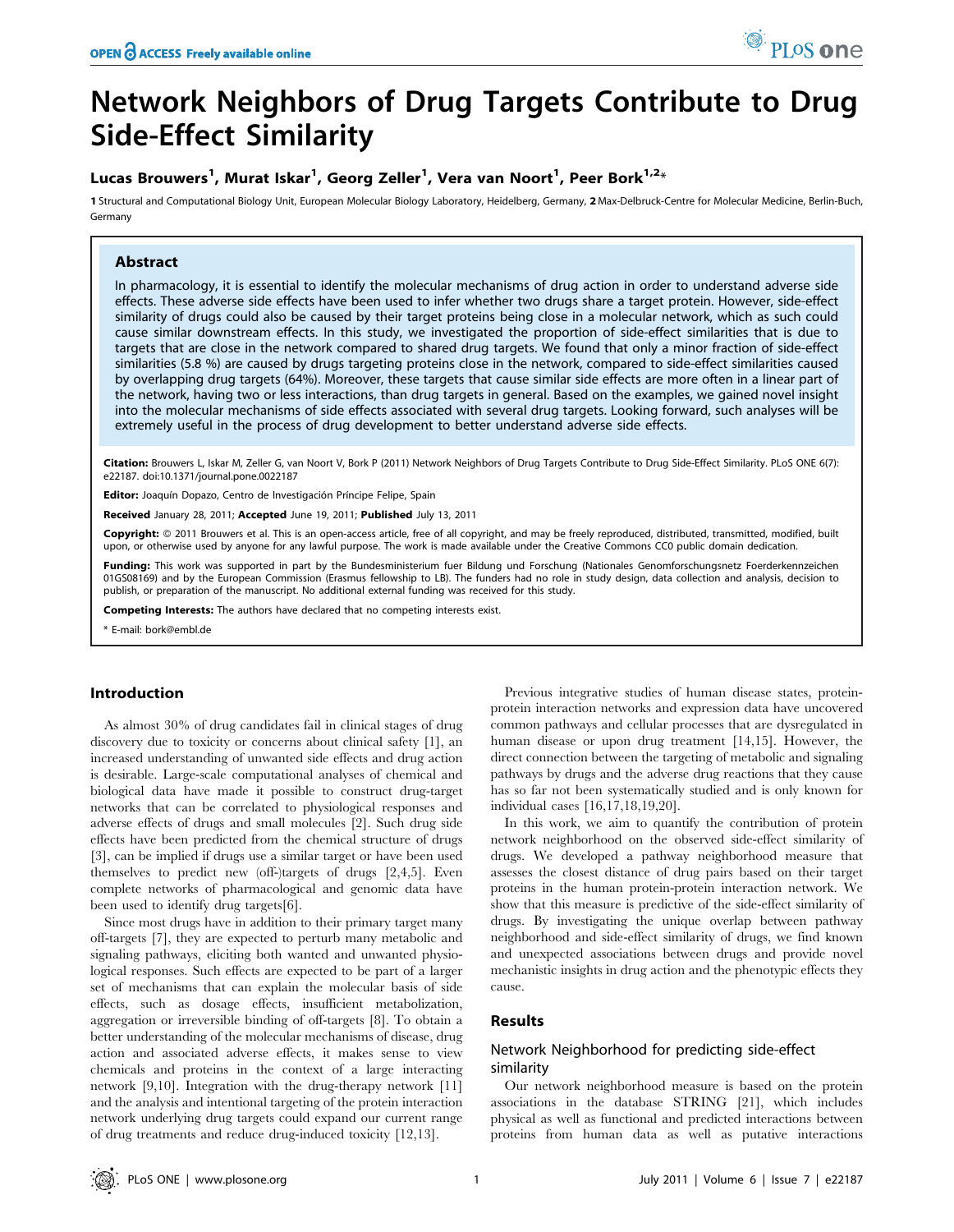transferred from other species. As there are large variations in number of interactions between proteins in STRING, we developed a normalized score based on the confidence-weighted edges in STRING, that reflects the closeness of drug targets in the protein-protein network (see Methods). The scores were normalized to find those associations between proteins that have significantly higher confidence score than the average confidence score of the edges of both proteins to all their network neighbors. We estimated the side-effect similarity of drug pairs using a previously described method ([4] and Methods, Table S1).

To investigate whether drug targets that are close to each other in the network tend to have similar side effects, both the normalized pathway neighborhood scores and the direct confidence scores in STRING were used to predict drug pairs with significant side-effect similarity (Fig 1a). As an overall correlation



Figure 1. The predictive performance of normalized and direct pathway neighborhood scores for predicting side-effect similarity. This performance is estimated with a ROC curve (A) and a precision/recall plot (B). For these analyses, we discretize the side-effect similarity p-values into binary values at a cutoff of 0.10 as the target drug pairs to predict. This is a relatively strict cutoff that captures those drug pairs that are sufficiently similar in terms of their adverse effects. Blue: normalized pathway neighborhood scores Red: direct confidence scores STRING.

doi:10.1371/journal.pone.0022187.g001

between interaction scores and side effect similarities cannot be found, we used ROC (Receiver Operating Characteristic) to address this question. The ROC curves show that both the normalized network measure and the direct confidence scores are able to predict drug pairs with side-effect similarity  $(P<0.01)$  with high recall and specificity. The area under curve (AUC) for the normalized pathway neighborhood is 0.71 and 0.70 for direct STRING confidence scores. The AUC increases for both measures if only drug pairs with higher side-effect similarity are considered (with AUCs of 0.76 and 0.75 at a cutoff of 0.01 for normalized and direct scores, respectively). The question arises whether drug target neighborhood could also be indicative of therapeutic effects, however we could not find such a relation (Figure S1).

Since both the Recall (7.9 %) of side-effect similarity by the top 500 normalized scores and the Precision (29.8%) are higher than the Recall and Precision by the top 500 direct neighborhood scores  $(1.8\%; 5.7\%)$  (see Methods/Fig 1b), the normalized pathway neighborhood scores indeed appear to be better suited for exploring the impact of pathway neighborhood on drugs causing similar adverse effects.

We conclude that drug pairs targeting proteins that are network neighbors indeed have higher side-effect similarity. However, while many drug pairs that have similar side effects target the same network neighborhood, protein network neighborhood doesn't appear to be a good predictor for novel, so far undetected sideeffect similarities of drugs.

## Quantification of side-effect similarity caused by network neighborhood

Previous work has shown that sharing of drug targets is often reflected by similarity in side effects and now we find that also drugs targeting the same network neighborhood show similarity in side effects. We aim to quantify the percentage of side-effect similarities that arise from drugs that target a similar part of the protein-protein network as opposed to drugs that share a target. To this end, we define the drug pairs that target neighboring proteins as those that have a normalized neighborhood score  $\geq 1$ , i.e. those protein pairs that have STRING confidence which are more than twice the average confidence of the proteins. At this cutoff, 25,263 drug pairs are classified as targeting the same protein network neighborhood.

Of all drug pairs with significant side-effect similarity  $(N = 1,534)$ , we observe that both drugs are targeting a similar protein network neighborhood in 47.3% of the cases  $(N = 726)$ (Fig 2a). However many of these similarities are expected to arise because drugs have one or more drug targets in common [4]. If we exclude those drug pairs that are known to share a target, the overlap is reduced to only 101 drug pairs with significant sideeffect similarity.

Since it is known that drugs that are chemically similar or have targets that are similar in sequence and/or structure are likely to share a target [2,22], we further exclude drug pairs that display chemical structure similarity and/or the sequence similarity of their targets. For chemical similarity, we consider Tanimoto  $\alpha$  coefficients  $\geq 0.8$  as structurally similar. Below this cutoff, less than 30% of these drug pairs are expected to have similar protein binding properties [23]. Four of the 101 drug pairs have similar chemical structures, reducing the overlap to 97 drug pairs. These 97 drug pairs have average Tanimoto coefficients of  $0.28 \pm 0.18$ , showing that they are chemically unrelated and unlikely to share the same protein targets on these grounds. Of these 97 pairs, 9 drug pairs had protein targets that displayed sequence similarity  $(\leq)1e^{-4}$  using the BLAST algorithm [24]), resulting in a unique set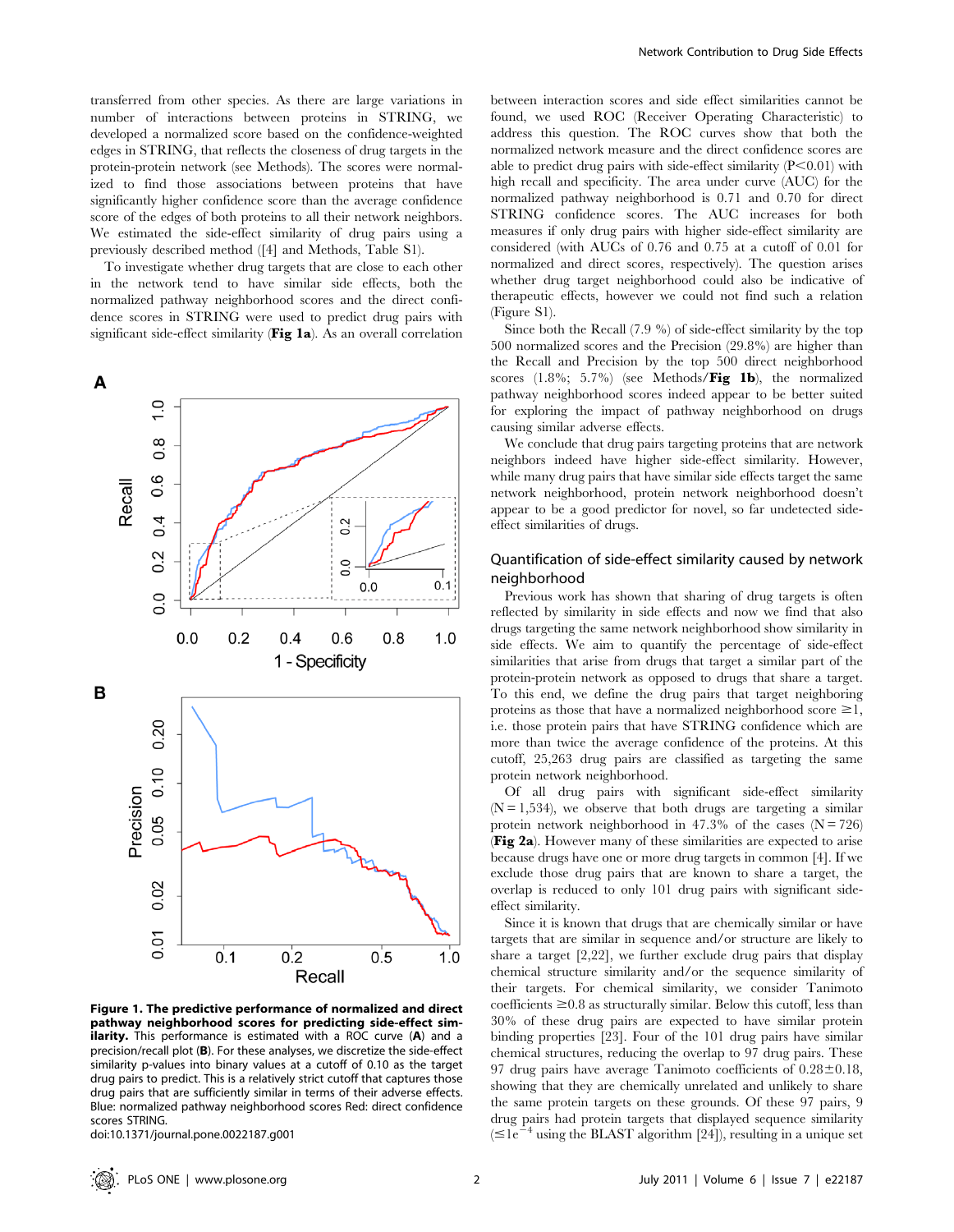

Figure 2. Drug pairs with side effect similarity overlap with drug drug pairs targeting network neighborhood. (A) Venn diagram of drug pairs with side-effect similarity, shared targets and targeting network neighborhood. We define drug pairs that have side effect p-values  $\leq$ 0.10 as pairs having significant side-effect similarity. Pairs that target neighboring proteins are defined as having normalized neighborhood score  $\geq 1$ . Drug pairs that share one or more drug targets are based on data from DrugBank, Matador and PDSP Ki. Only drug-pairs are taken into consideration where at least one drug target is known for both drugs and the side-effect similarity is also available. After removing 12 drug pairs (from 101) where we might expect target-sharing based on chemical or protein similarity, 89 drug pairs are left that target neighboring proteins and have similar sideeffects. This is 5.8% of drug pairs with side-effect similarity where we have both target and network information. A minimum of 986 (64%) of sideeffect similarities can be explained by sharing drug-targets in the set where at least one drug target is known. (B) Degree distribution of drug pairs with side-effect similarity that target the same network neighborhood. The drugs have been divided in two categories, drugs that target proteins with two or less interaction partners and more than two interaction partners. The drugs in drug pairs that have side-effect similarity target significantly more target proteins with fewer interaction partners than when we consider all drug pairs that target the same network neighborhood. Drug pairs with high chemical similarity or with high sequence similarity of protein binding partners have been removed from the overlapping set, to avoid possible undetected shared targets between drug pairs. doi:10.1371/journal.pone.0022187.g002

of 89 (5.8%) drug pairs with side-effect similarity correlated with network neighborhood, while we estimate that at least 64% of significant side-effect similarities are explained by shared drug targets.

To investigate if the local network topology is markedly different for the proteins that are targeted by these drugs, we investigated the degree (number of interaction partners) of drug targets (Fig 2b). We find that these drugs significantly target proteins with low degrees, defined as an average degree of both targets  $\leq 2$ (p-value  $\leq$ 0.0032). We only consider edges with STRING confidence scores  $\geq 0.7$ , a cutoff that has previously been shown to capture relevant protein-protein interactions and functional pathway modules [25]. Thus, two proteins in a linear part of the network that are targeted by drugs are more likely to display similar side effects than two hub-like proteins with many interactions. We conclude that if either component in a linear pathway is targeted, similar molecular and physiological effects unfold.

# Exploration of network neighborhoods that influence side effects: Novel mechanistic insights of drug actions

We visualized the drug-drug relationships of the 89 remaining cases in a network (Fig 3). In addition to many single edges between isolated drugs, a number of highly connected nodes can be seen. For example, the cluster of glucocorticoids (i), tryciclic antidepressants (ii) and  $\alpha/\beta$  blockers (iii). While these drugs are chemically dissimilar and their targets have little sequence similarity, they have similar targets and mode of action, making their observed side-effect similarity relatively unsurprising.

The network analysis also reveals novel mechanistic insights, illustrated, for example by the association of the alcohol sensitivity drug disulfiram with isoniazid, which is both an antitubercular agent and antidepressant. Common adverse effects of both drugs include liver related pathologies (''jaundice'', ''hepatitis''), but also neural and neuronal conditions (''encephalopathy'', ''neuritis'', "psychosis", "eye pain"). Both drugs have long been suspected to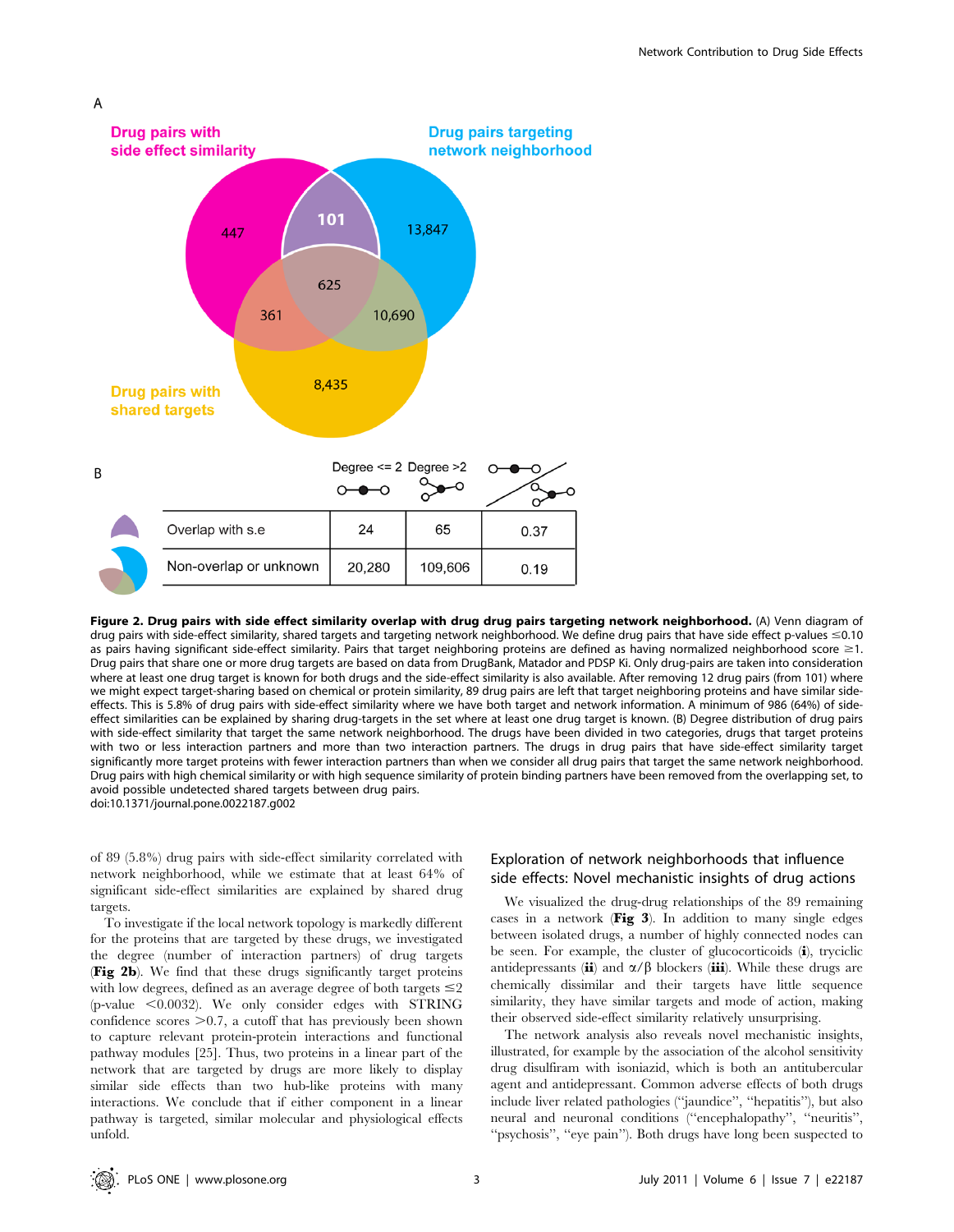

Figure 3. Drug-drug network of drugs targeting network neighbors and having side-effect similarity. Drugs are drawn as yellow circles, grey lines between them indicate drug targets that are network neighbors. doi:10.1371/journal.pone.0022187.g003

interact with each other when taken concurrently [26], presumably since they both interact with cytochrome P450 2E1 [27,28]. However, our network neighborhood analysis reveals that both drugs also interfere with butanoate metabolism. Isoniazid is known to induce pyridoxine deficiency, affecting the breakdown of the major neurotransmitter GABA, since both GABA transaminase and glutamic acid decarboxylase require pyridoxine as a cofactor

[29]. Disulfiram inhibits GABA transaminase and succinatesemialdehyde dehydrogenase, which are both involved in the catabolism of GABA [30]. These interactions might be responsible for the similarity of neural and neuronal side effects observed in patients taking these drugs.

Another example for revealing mechanistic insights of drug actions can be derived from the association between tegaserod and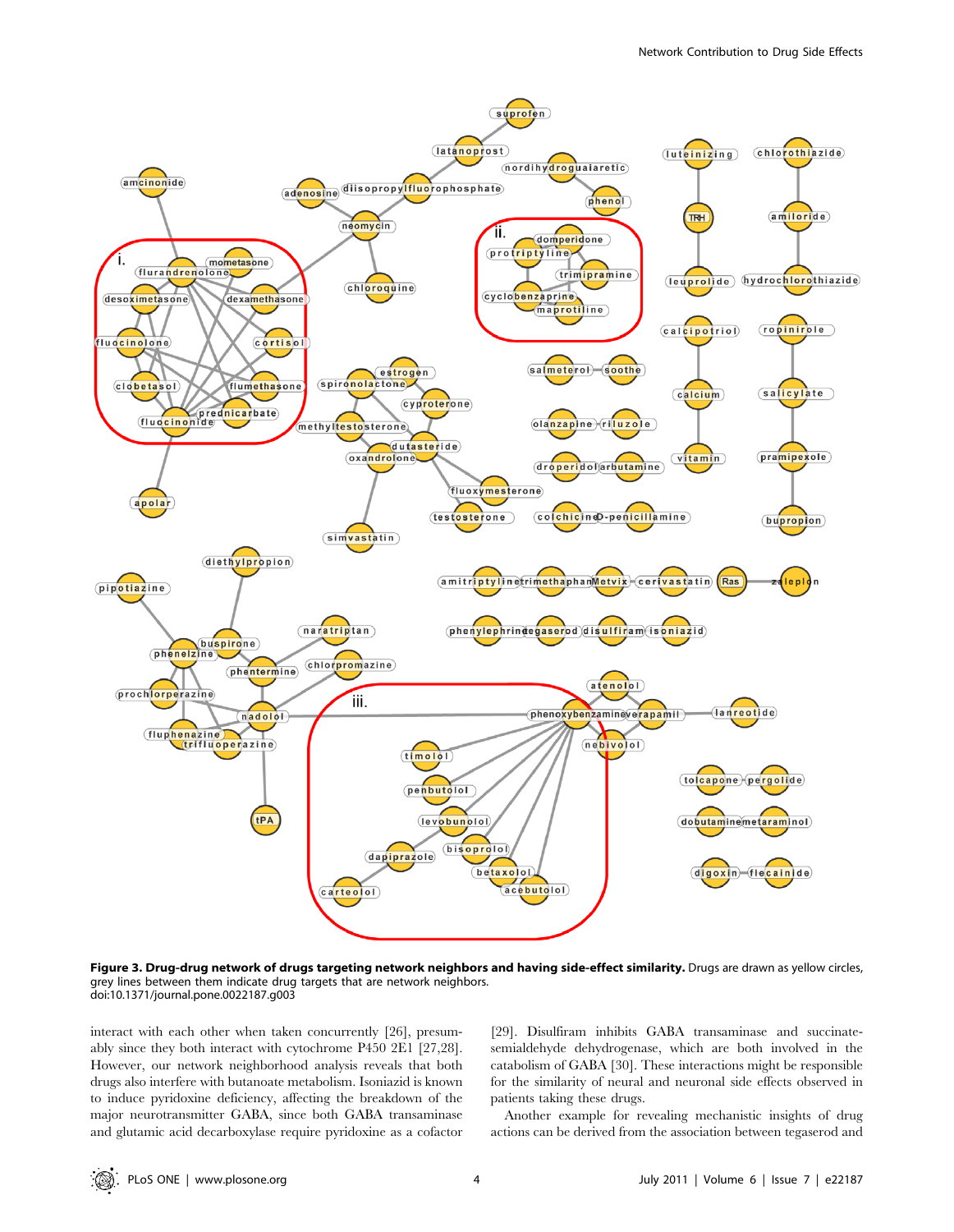phenylephrine, both GPCR agonists. Tegaserod is an agonist of the serotonin receptor 5-hydroxytryptamine 4 (5-HT4) and has been used for treating chronic constipation in patients with irritable bowel syndrome and chronic idiopathic constipation [31,32]. Tegaserod was withdrawn from the market when pooled clinical studies indicated an increased risk of cardiovascular ischemic events, even though a recent cohort study found no such association [33]. Phenylephrine is a beta-2 adrenergic receptor (ADRB2) agonist and its vasoconstrictive properties have been found useful in a wide range of applications, including use as a decongestant, vasopressor and pupil dilation agent [34]. The adverse effect profiles of both drugs are similar and include side effects of a cardiovascular (''angina pectoris'', ''tachycardia''), neuronal (''dizziness'', ''sleep disorders'') and genitourinary nature. Interestingly, some of these adverse effects appear to be opposite physiological responses (''somnolence'' and ''insomnia,'' or ''polyuria'' and ''dysuria'' for tegaserod and phenylephrine, respectively). The 5-HT4 and ADRB2 proteins directly interact with each other in heterodimers and are therefore network neighbors [35]. The functional relevance of this dimerization is as of yet unknown, but it is tempting to speculate that the similar physiological effects of both drugs, including the cardiovascular adverse effects of tegaserod, have a common molecular basis in their functional interaction.

A final example is the association between the drugs tolcapone and pergolide, which are both used in the treatment of Parkinson's disease [36]. Both drugs have broad side effect profiles, and share many severe adverse effects of the nervous (''hallucinations'', ''amnesia''), digestive (''gastroenteritis'', ''diarrhea'') and cardiovascular (''bradykardia'', ''stroke'') systems. Despite the large similarities in the physiological response of the human body, both drugs have different mechanisms of action: tolcapone is a catechyl-O-methyl transferase (COMT) inhibitor [37], whereas pergolide is a dopamine receptor agonist [38]. By inhibiting COMT, tolcapone increases dopamine levels by preventing it from being converted to 3-methoxytiramine. Additionally, tolcapone is often used in adjunct with the dopamine precursor levodopa, to reduce its rapid catabolization in the gut, thereby prolonging the effects of levodopa. As a dopamine receptor agonist, pergolide mimics the activating effects of dopamine on the dopaminergic receptors. Our analysis suggests that the observed similarity of side effects of both drugs might reflect the underlying physiological response to prolonged/increased dopaminergic activity.

## **Discussion**

In this study we have shown that the similarity of adverse effects for a number of drugs can uniquely be explained by the common protein subnetwork that they target. While network neighborhood on its own is not predictive for side-effect similarity, it does lead to novel mechanistic insights into the molecular basis of side effects. It must be noted that the percentage of drug pairs with significant side-effect similarity sharing a common target is much larger than the percentage of drug pairs targeting non-overlapping proteins that are neighbors in a pathway (64% compared to 5.8%). Previous studies relied on the assumption that common adverse effects between drugs generally arise due to the binding of the same (off-)targets [2,4,16,19]. This seems to be a valid assumption since only a small number of side-effect similarities are expected to arise due to pathway neighborhood effects based on the results presented here.

The figure of 5.8% should be treated with caution and is likely to be an underestimate of the role of the protein interactions play in causing adverse drug effects. Since our pathway neighborhood measure only accounts for direct neighbors in the network, further relations between protein network neighborhood and phenotypic effects might be found if larger parts of the network are considered. The number is even more likely to increase if the limited knowledge of the human protein-protein interaction network, even after transferring information from other species, will be extended by more experimental data. The integration of protein network data with other molecular and cellular readouts (e.g., gene expression) should also provide a more sensitive and comprehensive understanding of the role that pathway perturbations play in establishing adverse drug reactions. On the other hand, more complete knowledge of the drug target profiles of small molecules could increase the number of side-effect similarities that are associated with a shared drug target, making our figure an overestimation.

In the drug-drug network that is presented here, we observe multiple drug pairs where both drugs are known to negatively interact (such as disulfiram and isoniazid) or are used in combination therapies (amiloride and thiazide, for example). Most in silico predictions of adverse drug interactions are currently based on either cytochrome P450 metabolization information or pharmocokinetic predictions derived from *in vitro* or *in vivo* data [39,40]. The protein-protein network has so far remained underexplored in the prediction of adverse drug interactions [12,16,17,18,19,20]. With the expansion of human protein-protein interaction networks and pathway information, neighborhood analysis as is presented here can be refined and adapted for the prediction adverse drug interactions or efficacious drug combinations.

# Materials and Methods

## Construction of drug target, side effect and pathway effect datasets

Drugs and their protein targets were extracted from the drug target databases; DrugBank, Matador [41,42] and PDSP  $K_i$ (http://pdsp.med.unc.edu/indexR.html). Only drug target annotations with binding constants lower than  $10 \mu M$  were considered. Metabolizing enzymes and proteins like albumin that bind drugs unspecifically were excluded from the drug target set because our goal in this research is to identify shared side effects of drugs that target functionally related proteins on a level that extends beyond basic interactions. Proteins were excluded if their ENSEMBL annotations matched one of the following keywords: ''Cytochrome'', ''ATP-binding cassette'', ''Thromboxane'', ''Arachidonate-lipoxygenase'', ''Glutathione-transferase'', ''Flavin containing monooxygenase", "Albumin" or "Histocompatibility". The resulting drug target set is composed of 781 drugs and 1245 targets, forming 6036 drug target interactions.

In order to investigate the role of pathways in the side-effect similarity of drugs, we created two datasets: one for pairwise comparisons between drugs in terms of the adverse effects that they cause and another one that contains a measure for the closeness of proteins in the human protein-protein network. The side-effect similarity of drug pairs is calculated as previously described [4]. In short, side effects are extracted from publicly available package inserts via text-mining approaches. To capture the similarity between closely related side effects, side effects are mapped to the Unified Medical Language System ontology after which all parent terms are assigned to the drugs. For every drug pair a side-effect similarity score is calculated based on the side effects that they share, where every shared side effect is weighted for the rareness and its correlation with other side effects. Drugs and their side effects are available for download from SIDER (http://sideeffects.embl.de) [43].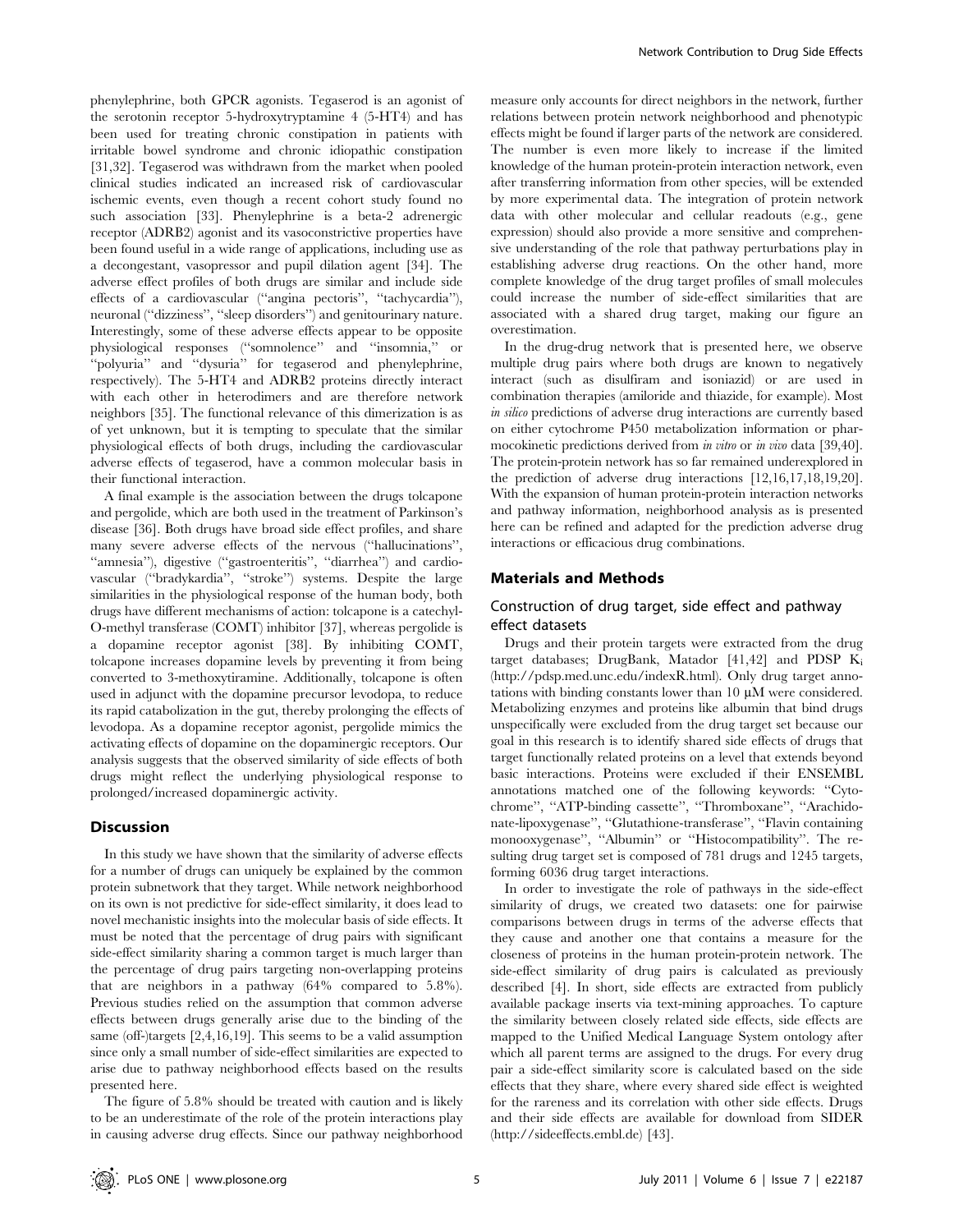To obtain a measure for the relatedness of proteins in the human protein-protein network, we use the confidence scores between proteins in the STRING functional protein association database [21]. STRING is a resource that not only captures physical protein-protein interactions, but also functional associations derived from multiple sources, such as manually curated pathway databases and inferred relationships from text-mining PubMed abstracts. Since drugs may cause similar side effects on different functional levels, ranging from pathway perturbations to targeting the same protein complexes, this integrative approach suits our goals by allowing us to analyze the relationships between proteins on several molecular and functional levels at once.

For every possible pair of drugs in our dataset of 827 drugs, we go through the list of their associated targets and retrieve the confidence scores for every target pair where there is an edge present in the STRING network. We normalize these confidence scores by dividing them by the sum of the average confidence scores of all edges both targets have in the network. The idea behind this normalization is that an interaction with high confidence between two proteins is more significant if it has a higher confidence score than would be expected from the average confidence score of the edges of both proteins. The overlap between the datasets on side-effect similarity and pathway neighborhood consists of 129,975 unique drug pairs.

## Chemical similarity of drugs

The chemical similarity of drugs is calculated using the commonly used Tanimoto/Jaccard 2D chemical similarity scores [44]. The structural resemblance between two molecules is calculated by dividing the intersection of chemical substructures common to the pair of molecules by the total number of chemical substructures found in both pairs.

#### Normalization

For every possible pair of drugs in our dataset of 827 drugs, we go through the list of their associated targets and retrieve the confidence scores for every target pair where there is an edge present in the STRING network. We normalize these confidence scores by dividing them by the sum of the average confidence

#### References

- 1. Kola I, Landis J (2004) Can the pharmaceutical industry reduce attrition rates? Nature reviews Drug discovery 3: 711–715.
- 2. Kuhn M, Campillos M, Gonzalez P, Jensen LJ, Bork P (2008) Large-scale prediction of drug-target relationships. FEBS letters 582: 1283–1290.
- 3. Bender A, Scheiber J, Glick M, Davies JW, Azzaoui K, et al. (2007) Analysis of pharmacology data and the prediction of adverse drug reactions and off-target effects from chemical structure. ChemMedChem 2: 861–873.
- 4. Campillos M, Kuhn M, Gavin AC, Jensen LJ, Bork P (2008) Drug target identification using side-effect similarity. Science 321: 263–266.
- 5. Yamanishi Y, Kotera M, Kanehisa M, Goto S (2010) Drug-target interaction prediction from chemical, genomic and pharmacological data in an integrated framework. Bioinformatics 26: i246–254.
- 6. Zhao S, Li S (2010) Network-based relating pharmacological and genomic spaces for drug target identification. PloS one 5: e11764.
- 7. Paolini GV, Shapland RH, van Hoorn WP, Mason JS, Hopkins AL (2006) Global mapping of pharmacological space. Nature biotechnology 24: 805–815.
- 8. Liebler DC, Guengerich FP (2005) Elucidating mechanisms of drug-induced toxicity. Nature reviews Drug discovery 4: 410–420.
- Zanzoni A, Soler-Lopez M, Aloy P (2009) A network medicine approach to human disease. F E B S letters 583: 1759–1765.
- 10. Pache RA, Zanzoni A, Naval J, Mas JM, Aloy P (2008) Towards a molecular characterisation of pathological pathways. F E B S letters 582: 1259–1265.
- 11. Nacher JC, Schwartz JM (2008) A global view of drug-therapy interactions. BMC pharmacology 8: 5.
- 12. Hopkins AL (2008) Network pharmacology: the next paradigm in drug discovery. Nature chemical biology 4: 682–690.
- 13. Hase T, Tanaka H, Suzuki Y, Nakagawa S, Kitano H (2009) Structure of protein interaction networks and their implications on drug design. PLoS computational biology 5: e1000550.

scores of all edges i and j that both targets  $u_1$  and  $u_2$  have in the network, according to equation 1. The highest normalized score of a target pair is then reported as the normalized pathway neighborhood score for a drug pair.

$$
\frac{s(u_1u_2)}{|N(u_1)|}\sum_{i\in N(u_1)}s(u_1,i)+\frac{1}{|N(u_2)|}\sum_{i\in N(u_2)}s(u_2,j)
$$
 (1)

The idea behind this normalization is that an interaction with high confidence between two proteins is more significant if it has a higher confidence score than would be expected from the average confidence score of the edges of both proteins.

## Supporting Information

Figure S1 The predictive performance of normalized and direct pathway neighborhood scores for predicting therapeutic effect similarity. This performance is estimated with a ROC curve  $(A)$  and a precision/recall plot  $(B)$ . For these analyses, we take as positive set drugs that overlap at the  $3<sup>rd</sup>$  level of ATC classification and as negative set all other combinations of these drugs. Although there is some signal, there seems to be no significant overlap between drug target neighborhood and drug therapeutic effect similarity. (TIF)

Table S1 Side effect similarity between drugs. (XLSX)

## Acknowledgments

We thank members of the Bork group for helpful discussions.

## Author Contributions

Conceived and designed the experiments: PB VN. Performed the experiments: LB MI GZ. Analyzed the data: LB MI GZ. Wrote the paper: LB MI GZ VN PB.

- 14. Suthram S, Dudley JT, Chiang AP, Chen R, Hastie TJ, et al. (2010) Networkbased elucidation of human disease similarities reveals common functional modules enriched for pluripotent drug targets. PLoS computational biology 6: e1000662.
- 15. Iskar M, Campillos M, Kuhn M, Jensen LJ, van Noort V, et al. (2010) Druginduced regulation of target expression. PLoS computational biology 6.
- 16. Xie L, Li J, Bourne PE (2009) Drug discovery using chemical systems biology: identification of the protein-ligand binding network to explain the side effects of CETP inhibitors. PLoS computational biology 5: e1000387.
- 17. Fliri AF, Loging WT, Volkmann RA (2010) Cause-effect relationships in medicine: a protein network perspective. Trends in pharmacological sciences 31: 547–555.
- 18. Lin SF, Xiao KT, Huang YT, Chiu CC, Soo VW (2010) Analysis of adverse drug reactions using drug and drug target interactions and graph-based methods. Artificial intelligence in medicine 48: 161–166.
- 19. Chiang AP, Butte AJ (2009) Data-driven methods to discover molecular determinants of serious adverse drug events. Clinical pharmacology and therapeutics 85: 259–268.
- 20. Fliri AF, Loging WT, Volkmann RA (2009) Drug effects viewed from a signal transduction network perspective. Journal of medicinal chemistry 52: 8038–8046.
- 21. von Mering C, Jensen LJ, Kuhn M, Chaffron S, Doerks T, et al. (2007) STRING 7--recent developments in the integration and prediction of protein interactions. Nucleic acids research 35: D358–362.
- 22. Keiser MJ, Setola V, Irwin JJ, Laggner C, Abbas AI, et al. (2009) Predicting new molecular targets for known drugs. Nature 462: 175–181.
- 23. Martin YC, Kofron JL, Traphagen LM (2002) Do structurally similar molecules have similar biological activity? Journal of medicinal chemistry 45: 4350– 4358.